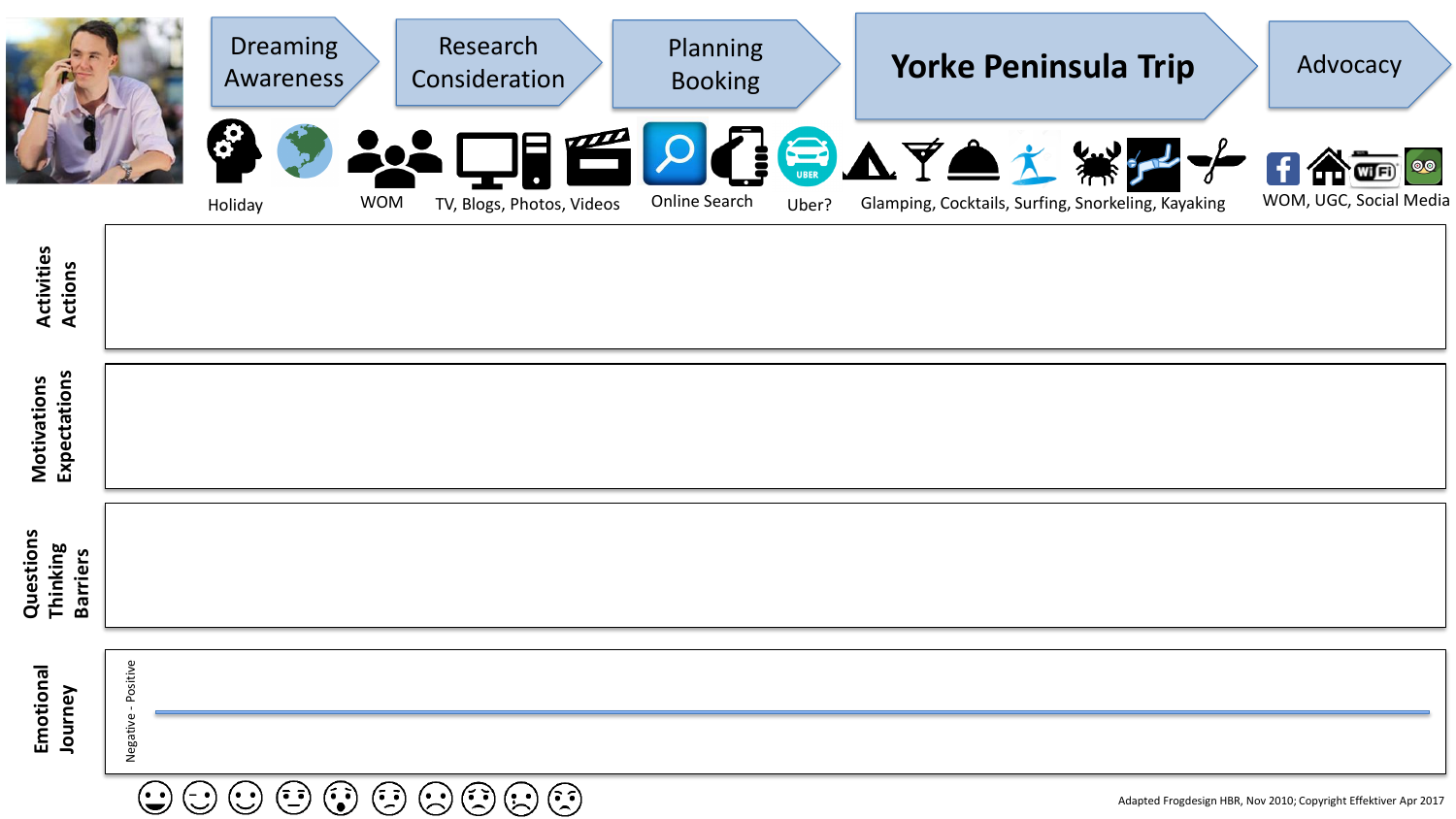



## **TOUCHPOINTS**

One Way Communication (e.g. website, search, collateral, advertisement, guidebook, videos, wholesale brochures, testimonial welcome notes/gifts etc.) Two Way Communication (e.g. blogs, social media, call centre, email, online chat, apps, etc) Distribution (e.g. retail, wholesale, ITO's, OTA's, direct call centre, website)

Delivery of experience (ferry, small coach, tour guide, meals, accommodation, sightseeing, attractions, wildlife encounters, kayaking, sand-boarding, walks, WIFI etc.)

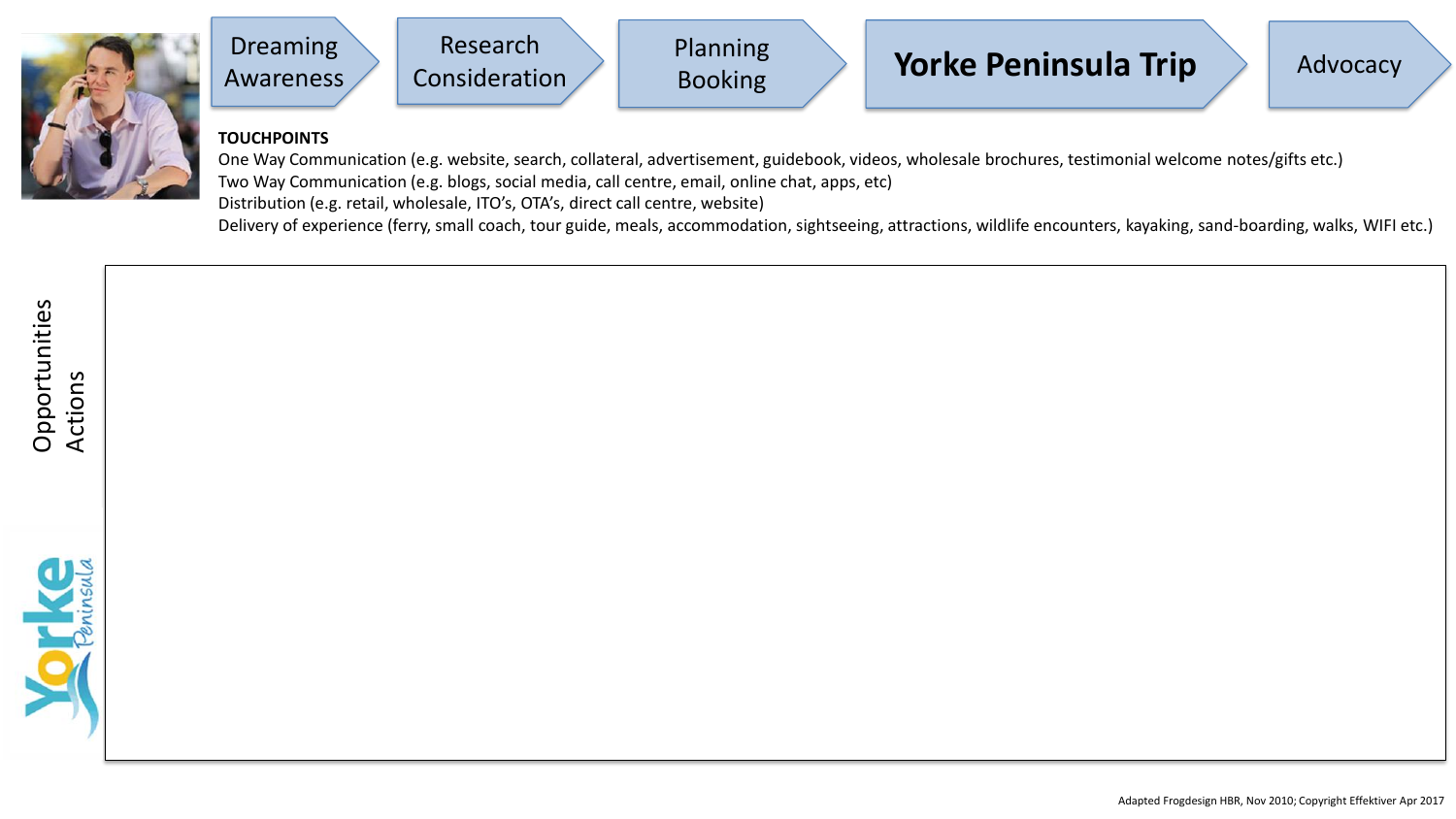|                                          |                     | <b>Dreaming</b><br>Awareness | Research<br>Consideration                       | Planning<br><b>Booking</b>                                              | <b>Yorke Peninsula Trip</b>                                                          | Advocacy                                                       |
|------------------------------------------|---------------------|------------------------------|-------------------------------------------------|-------------------------------------------------------------------------|--------------------------------------------------------------------------------------|----------------------------------------------------------------|
|                                          |                     |                              | <b>WOM</b>                                      | $\sum_{i=1}^{n}$<br>Guidebook TV, Blogs, Photos, Videos Search Hire car | $\frac{355}{100}$<br>Îä<br>ੱ<br>Coffee, Beach, Sightseeing, Wildlife, Golf, Icecream | $H \bigoplus \mathbf{F}$<br>$\theta$<br>WOM, UGC, Social Media |
| Activities<br>Actions                    |                     |                              |                                                 |                                                                         |                                                                                      |                                                                |
| Expectations<br>Motivations              |                     |                              |                                                 |                                                                         |                                                                                      |                                                                |
| Questions<br>Thinking<br><b>Barriers</b> |                     |                              |                                                 |                                                                         |                                                                                      |                                                                |
| Emotional<br>Journey                     | Negative - Positive |                              |                                                 |                                                                         |                                                                                      |                                                                |
|                                          | (. .                | $\bigcap$ $\bigcap$          | $\odot$ $\odot$ $\odot$ $\odot$ $\odot$ $\odot$ |                                                                         |                                                                                      |                                                                |

Adapted Frogdesign HBR, Nov 2010; Copyright Effektiver Apr 2017

 $G \circ G \circ G \circ G \circ G \circ G$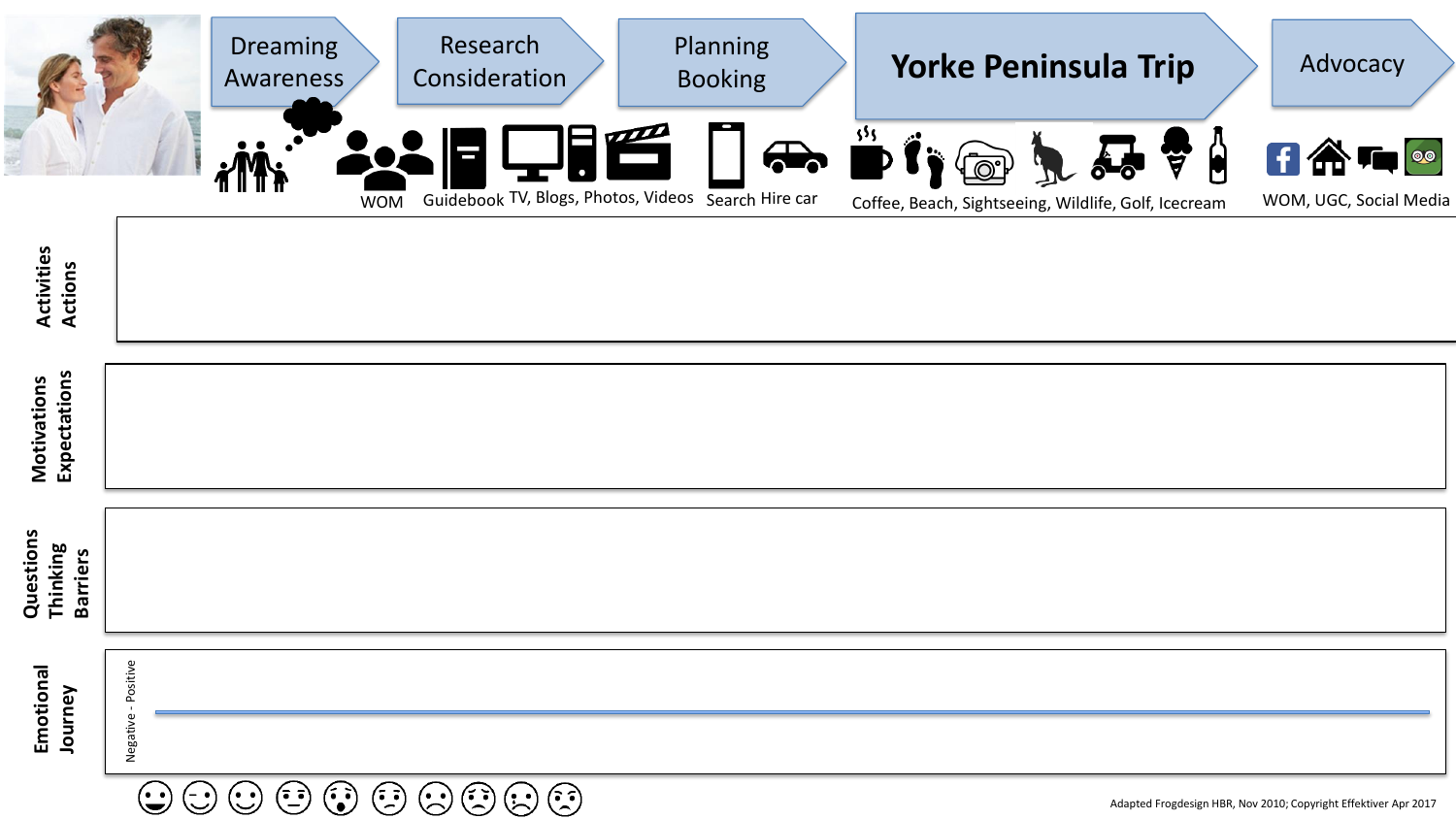





## **TOUCHPOINTS**

One Way Communication (e.g. website, search, collateral, advertisement, guidebook, videos, wholesale brochures, testimonial welcome notes/gifts etc.) Two Way Communication (e.g. blogs, social media, call centre, email, online chat, apps, etc) Distribution (e.g. retail, wholesale, ITO's, OTA's, direct call centre, website) Delivery of experience (ferry, 4 WD, tour guide, picnic lunch, sightseeing, Seal Bay, attractions, wildlife encounters, beach, walks, etc.)

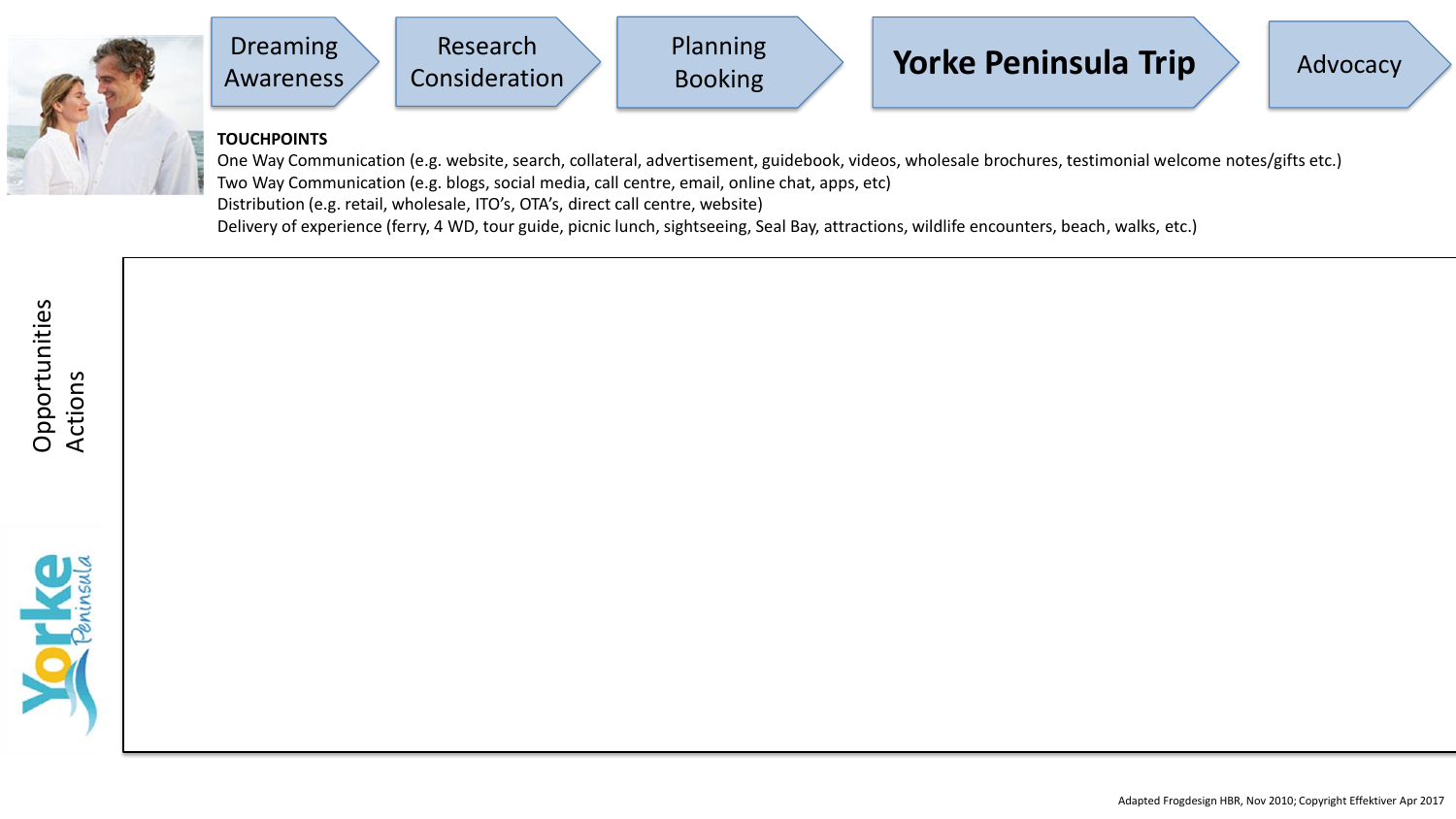|                               | <b>Dreaming</b><br>Awareness<br>Holiday | Research<br>Consideration<br>OE<br>Photos, Videos | <b>Shack</b><br>Search | Planning<br><b>Booking</b><br>Boat | Self-Drive | <b>Yorke Peninsula Trip</b><br>Effinition<br><b>COLORED</b> | Advocacy<br>$\frac{1}{2}$ f a to $\bullet$<br>WOM, UGC, Social Media |
|-------------------------------|-----------------------------------------|---------------------------------------------------|------------------------|------------------------------------|------------|-------------------------------------------------------------|----------------------------------------------------------------------|
| <b>Activities<br/>Actions</b> |                                         |                                                   |                        |                                    |            | Sightseeing, Fishing, BBQ, Beer, Sunbathing                 |                                                                      |
| Motivations<br>Expectations   |                                         |                                                   |                        |                                    |            |                                                             |                                                                      |

Need a holiday, Spend quality time, fun times, taste different food & wine, relax, unwind

| 0 |   |
|---|---|
| Ξ |   |
|   | б |
| ۰ |   |
|   |   |
|   |   |
|   |   |

**Questions Thinking Barriers** 

Negative - Positive

Negative - Positive

 $\begin{picture}(20,20) \put(0,0){\line(1,0){155}} \put(15,0){\line(1,0){155}} \put(15,0){\line(1,0){155}} \put(15,0){\line(1,0){155}} \put(15,0){\line(1,0){155}} \put(15,0){\line(1,0){155}} \put(15,0){\line(1,0){155}} \put(15,0){\line(1,0){155}} \put(15,0){\line(1,0){155}} \put(15,0){\line(1,0){155}} \put(15,0){\line(1,0){155}} \$  $\begin{picture}(22,20) \put(0,0){\line(1,0){155}} \put(15,0){\line(1,0){155}} \put(15,0){\line(1,0){155}} \put(15,0){\line(1,0){155}} \put(15,0){\line(1,0){155}} \put(15,0){\line(1,0){155}} \put(15,0){\line(1,0){155}} \put(15,0){\line(1,0){155}} \put(15,0){\line(1,0){155}} \put(15,0){\line(1,0){155}} \put(15,0){\line(1,0){155}} \$  $\odot$   $\odot$   $\odot$  $\bigodot$  $\bigodot$  $\bigodot$